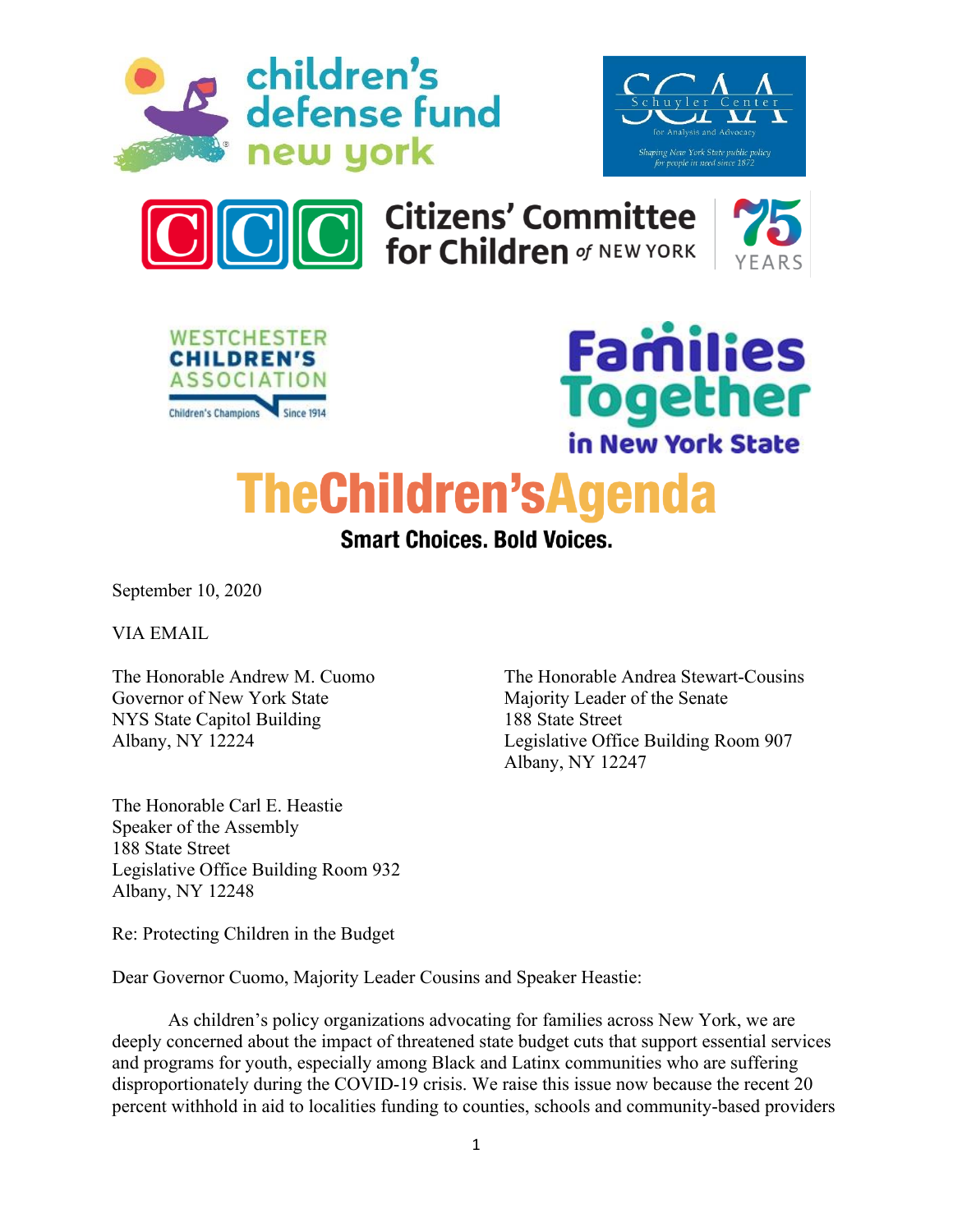is already disrupting the provision of services to children. The withhold is especially problematic as children head back to school and communities struggle to meet increased needs caused by the health and economic crisis.

The road ahead will be difficult, and you will face hard choices to ensure a fair and just budget for all New Yorkers. We ask you to center children and families in your priorities, and commit to protect essential programs that promote health, well-being, resilience, family stability, and community safety. That means **promising not to cut critical services in current and future budgets that hundreds of thousands of children rely on every day**.

In **Child Welfare**, this includes protecting community-based preventive services that help children stay at home with their parents. Because most CPS calls are allegations of neglect—not abuse—these kinds of supports can address the root cause for concern and have helped reduce the number of children in foster care by half. Cutting local preventive services increases risks for deeper system-involvement, including foster care, which will cost the state far more. Prevention and intervention programs in child welfare can save anywhere from \$2 to over \$20 per \$1 invested, demonstrating that maintaining funding for these services is both right for families, and fiscally sound.

In **Youth Justice**, cuts to community-based supports and programs threaten to undermine the progress New York has made in juvenile and criminal justice reform this session and over the last few years. State investment in key services that tackle child and family behavioral health needs and youth development supports are essential now and during the recovery ahead. This includes resources dedicated to vulnerable youth and those currently court-involved, like the Supervision and Treatment Services for Juveniles Program, preventive services, including diversion programs, and funds for local Raise the Age implementation.

In **Child Health**, Medicaid and vital public health programs provide the foundation for our entire health system and serve more than 2 million children. Some of these programs, like Medicaid Health Homes, provide children with complex trauma or multiple chronic medical conditions with access to services to improve their conditions and prevent the need for higher cost care. Other programs, like the lead poisoning prevention program, target specific conditions faced by children across the state. For example, the lead poisoning prevention program ensures children have safe and healthy housing, and prevents permanent brain damage and lifelong behavioral disorders that can arise from childhood lead exposure.

Cuts to these programs would leave children without services they need to stay healthy, and ready to learn and grow. Other critical child health programs include all Medicaid waiver programs, behavioral health care, the asthma program, the Children's Health Insurance Program (CHIP), the diabetes prevention and control program, early intervention services, the healthy heart program, maternal and child health programs, obesity prevention programs, the physically handicapped children's program, school-based health centers and other school health services, the tobacco control program, and other community-based programs focused on improving child health outcomes.

In **Economic Justice**, child care subsidy, food and nutrition assistance, housing assistance, income support programs and tax credits for low-income families lift and keep children and families out of poverty. All of these programs serve our poorest and most vulnerable New Yorkers. To highlight the importance of some of these programs, it should be noted that prior to the pandemic 1 in 7 New Yorkers relied on the Supplemental Nutrition Assistance Program (SNAP) to avoid hunger. Nearly 60 percent of these individuals were living in families with children. And the child care subsidy program is particularly important for